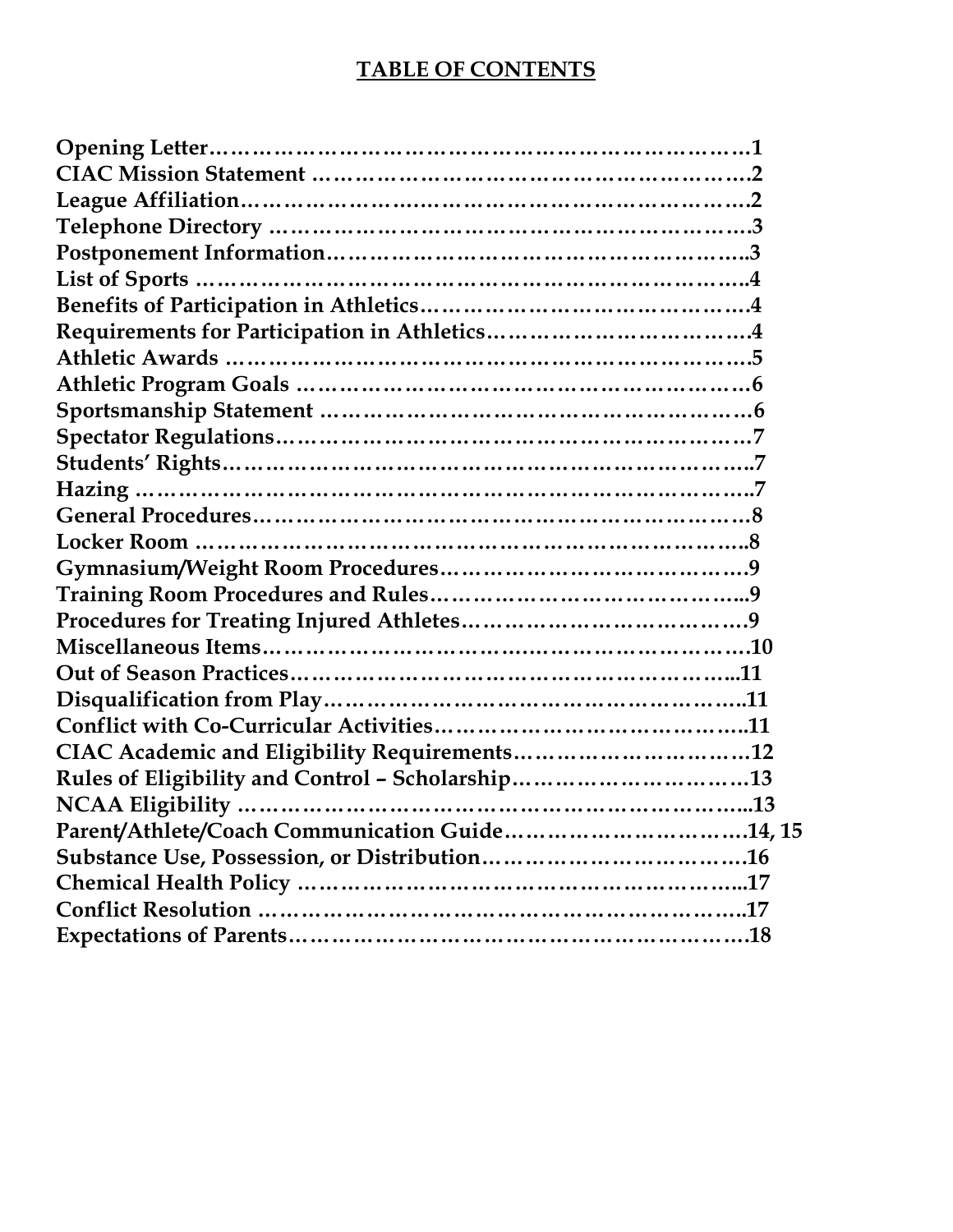Dear Parents of Athletes:

This digest represents the combined efforts of the athletic department and the administration and it has been formulated to provide student athletes and parents with a resource which will foster a better understanding of the athletic program. We hope you will familiarize yourselves with the rules and regulations which govern participation in our programs and do your part to support them.

Each sport at the high school is conducted in a manner which we believe is in the best interest of the school and the participants. Parents who disagree with a coach's philosophy or methods, or cannot accept their child's role on a particular team, have a family decision to make. The best advice that can be given is to allow your child to handle all team matters on his/her own. You will be doing them a favor while contributing to their growth, development, and maturity.

As spectators at games, parents can significantly contribute in the fine reputation we have earned in the area of sportsmanship. We sincerely hope you will serve as role models for our student body by exhibiting the highest ideals of good sportsmanship. We must never lose sight of the fact that the participants in interscholastic athletics are only "children."

Parents have always been a tremendous asset to our program and we are grateful for your excellent cooperation, support, and loyalty to athletics. We are looking forward to the coming year and to your continued commitment toward upholding the tradition and pride of our athletic program. Thank you very much.

Sincerely,

Platt High School Athletic Department and Administration



#### **"IT IS A PRIVILEGE TO PARTICIPATE ON AN ATHLETIC TEAM NOT A STUDENT'S RIGHT"**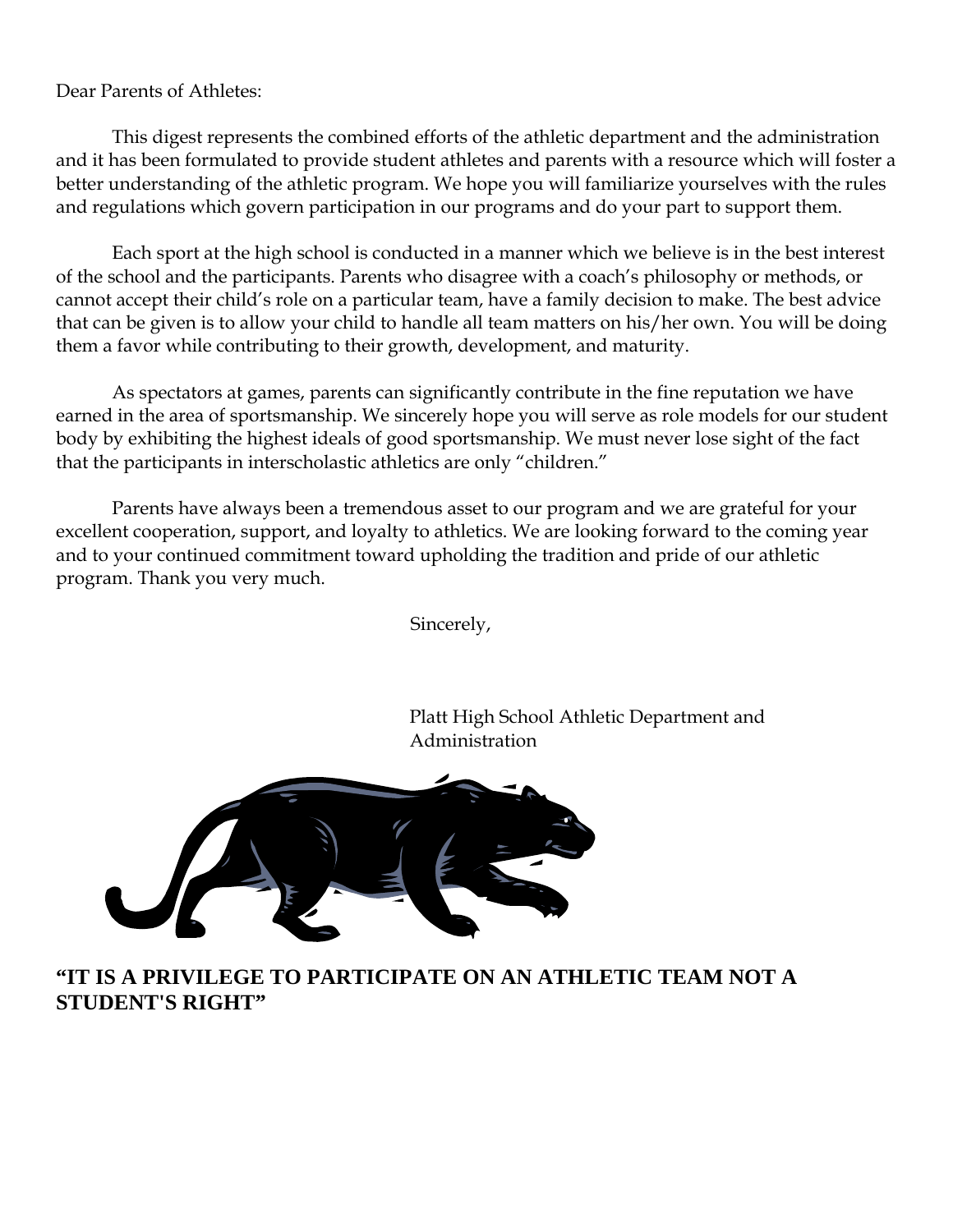**Platt High School is governed by the Connecticut Interscholastic Athletic Conference (CIAC) and affiliated with the Central Connecticut Conference (CCC) and MUST abide by all the CIAC and CCC rules.** 

## **CIAC MISSION STATEMENT**

**The CIAC believes that interscholastic athletic programs and competitions are an integral part of a student's academic, social, emotional, and physical development. The CIAC promotes the academic mission of schools and honorable competition. As such, the CIAC serves as the regulatory agency for high school interscholastic athletic programs and exists to assure quality experiences that reflect high ethical standards and expectations for fairness, equity and sportsmanship for all student athletes and coaches. The CIAC provides leadership and support for member schools through the voluntary services of dedicated school administrators, athletic directors, coaches and consultants.** 

## **LEAGUE AFFILIATION**

Platt High School is presently affiliated with the Central Connecticut Conference (CCC). This conference came into existence in the 1984-85 school year. It is comprised of 32 teams that are divided into Four (4) Divisions (North, South, East, and West). Platt competes in the Southern division in all sports with the exception of Football which currently competes in Division III.

Platt Platt Platt Platt Platt Platt Platt Platt Platt Platt Platt Platt Platt Platt Platt Platt Platt Platt Pla Bristol Central and Berlin Bulkeley Rocky Hill Maloney Tolland Middletown Weaver Plainville Wethersfield

#### **<u>Southern Division</u> Football Division III**

Bristol Eastern Bristol Eastern Bristol Eastern Bristol Eastern Bristol Eastern Bristol Eastern Bristol Eastern Berlin Northwest Catholic

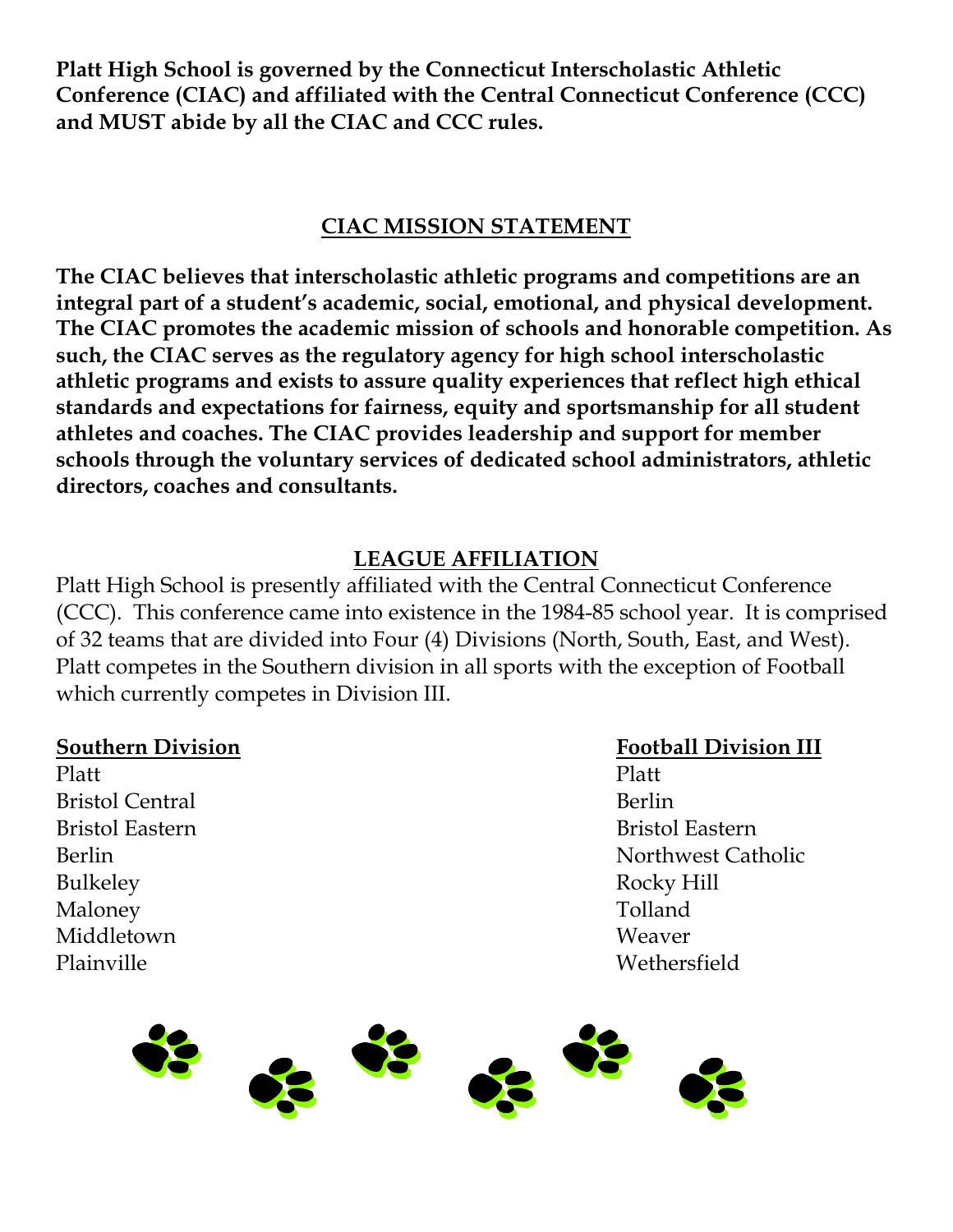#### **TELEPHONE DIRECTORY**

| Event Postponement Information after 1:30203-235-7962 |  |
|-------------------------------------------------------|--|
|                                                       |  |
|                                                       |  |
|                                                       |  |

| Fall   | <b>Football</b> |
|--------|-----------------|
| Winter | Wrestling       |
| Spring | Track           |

 Pool Office........................................................................203-235-7962 (Ext 142) **Upstairs Boys Varsity Locker room..............................203-235-7962 (Ext 116)** 

| Fall   | Soccer             |
|--------|--------------------|
| Winter | <b>Basketball</b>  |
|        | Spring Golf/Tennis |

#### **POSTPONEMENT INFORMATION**

Weather related changes and other last minute schedule alterations may force postponements or cancellations of athletic events. Information on these changes will be available after 1:30p.m. for afternoon contests. Please call 203-235-7962 after the appropriate times for an update. Information is also available on the CIAC website, which is www.casciac.org. Individuals may sign up on that site for email notification of schedule changes, including postponements and cancellations.

#### **DIRECTION TO SCHOOLS**

Directions to away contest sites are available at www.casciac.org



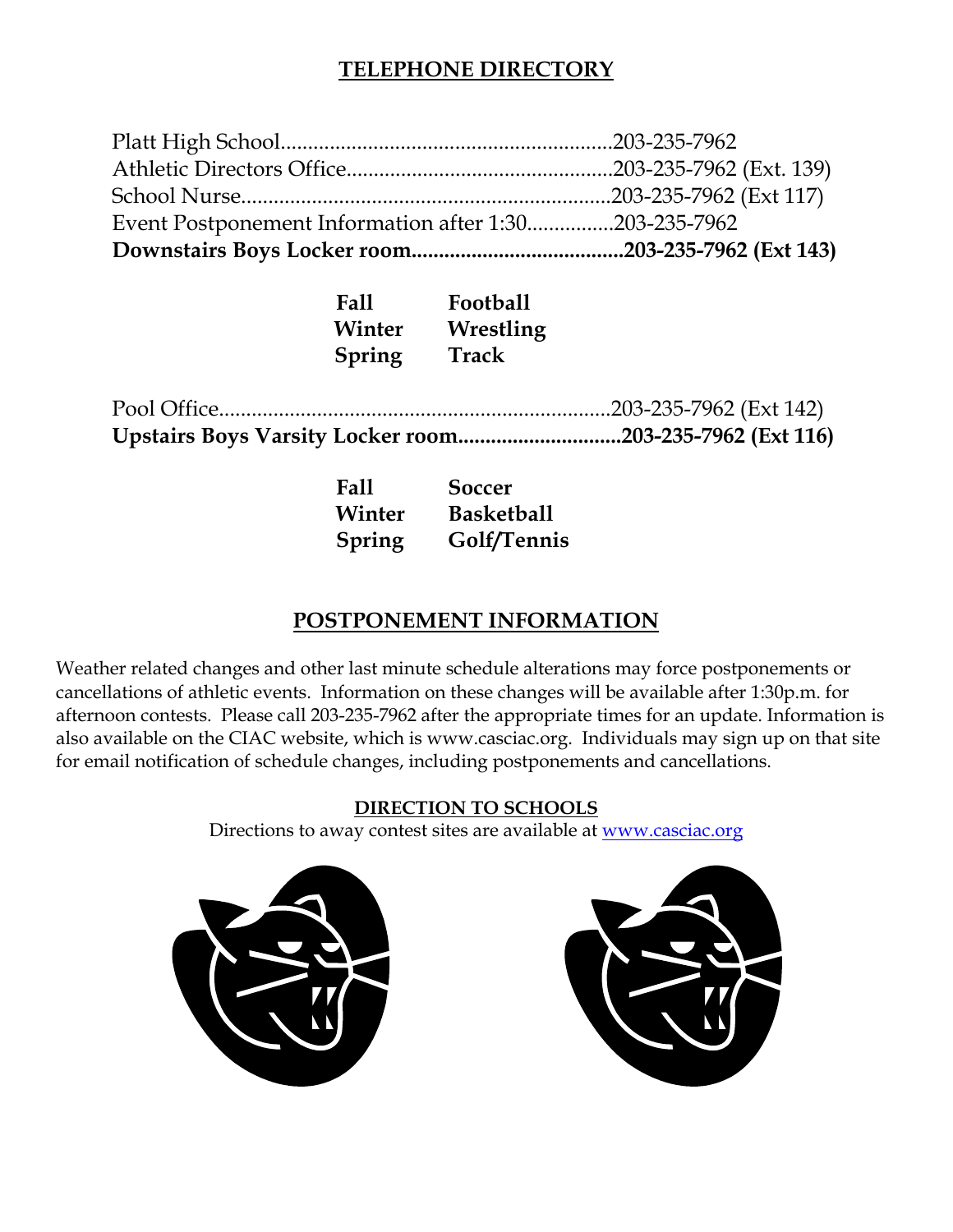#### **LIST OF SPORTS**

| <b>FALL SEASON</b>   | <b>BOYS</b><br><b>GIRLS</b> | Cross Country, Football, Soccer<br>Cheerleading, Cross Country, Soccer, Swimming, Volleyball |
|----------------------|-----------------------------|----------------------------------------------------------------------------------------------|
| <b>WINTER SEASON</b> | <b>BOYS</b><br><b>GIRLS</b> | Basketball, Indoor Track, Wrestling, Swimming<br>Basketball, Cheerleading, Indoor Track      |
| <b>SPRING SEASON</b> | <b>BOYS</b><br><b>GIRLS</b> | Baseball, Golf, Tennis, Track<br>Softball, Tennis, Track                                     |

|                                           | First Practice Date 2010 - 2011          | First Practice Date 2011 -2012                |
|-------------------------------------------|------------------------------------------|-----------------------------------------------|
| All Sports - August $28th$<br><b>FALL</b> |                                          | All Sports - August $27th$                    |
|                                           | Football Conditioning Week - August 23rd | Football Conditioning Week - Aug. 17th        |
| <b>WINTER</b>                             | Girl's Basketball - November 23rd        | Girl's Basketball - November 21 <sup>st</sup> |
|                                           | All others - November 29th               | All others November 28th                      |
| <b>SPRING</b>                             | Baseball Pitchers/Catchers - March 14th  | Baseball Pitchers/Catchers - March 12th       |
|                                           | All Others - March 21st                  | All Others - March 19th                       |

**\*\* All student-athletes MUST be ready to practice on the first practice day of their season.** 

## **BENEFITS OF PARTICIPATING IN ATHLETICS**

Research confirms that there is a direct correlation between success in later life and participation in co-curricular activities such as high school athletics.

We take great pride in our sports program which provides an exceptional opportunity for personal growth. Athletes learn to accept personal responsibility for success or failure and to recognize both limitations and strengths. Participants experience strong feelings of emotion, such as anger, determination, joy, frustration, suspense, and many others. Very few situations in life offer such an opportunity to recognize and handle such intense feelings while on public display.

Student/athletes learn about motivation, self-discipline, self-confidence, loyalty, leadership, sacrifice, extra effort, and a winning attitude----lessons which are valuable in our competitive world.

## **REQUIREMENTS FOR PARTICIPATION IN ATHLETICS**

- 1. A yearly physical examination is required and **MUST** be dated on or after May 1st. The physical covers all sports for the entire year.
- 2. The following forms **MUST** also be completed in full **and be returned to your coach**:
	- **A. Athletic Department Training Rules and Agreement to Participate**
	- **B. Interscholastic Sports Insurance**
	- **C. Platt High School's Athletic Code of Conduct**
	- **D. Health History Questionnaire**
	- **E. Emergency Treatment Form**

These requirements must be met **PRIOR** to the first day of tryouts or practices. Failure to do so can seriously impact a student's chances of being part of a team. All forms can be found on the Platt High School website.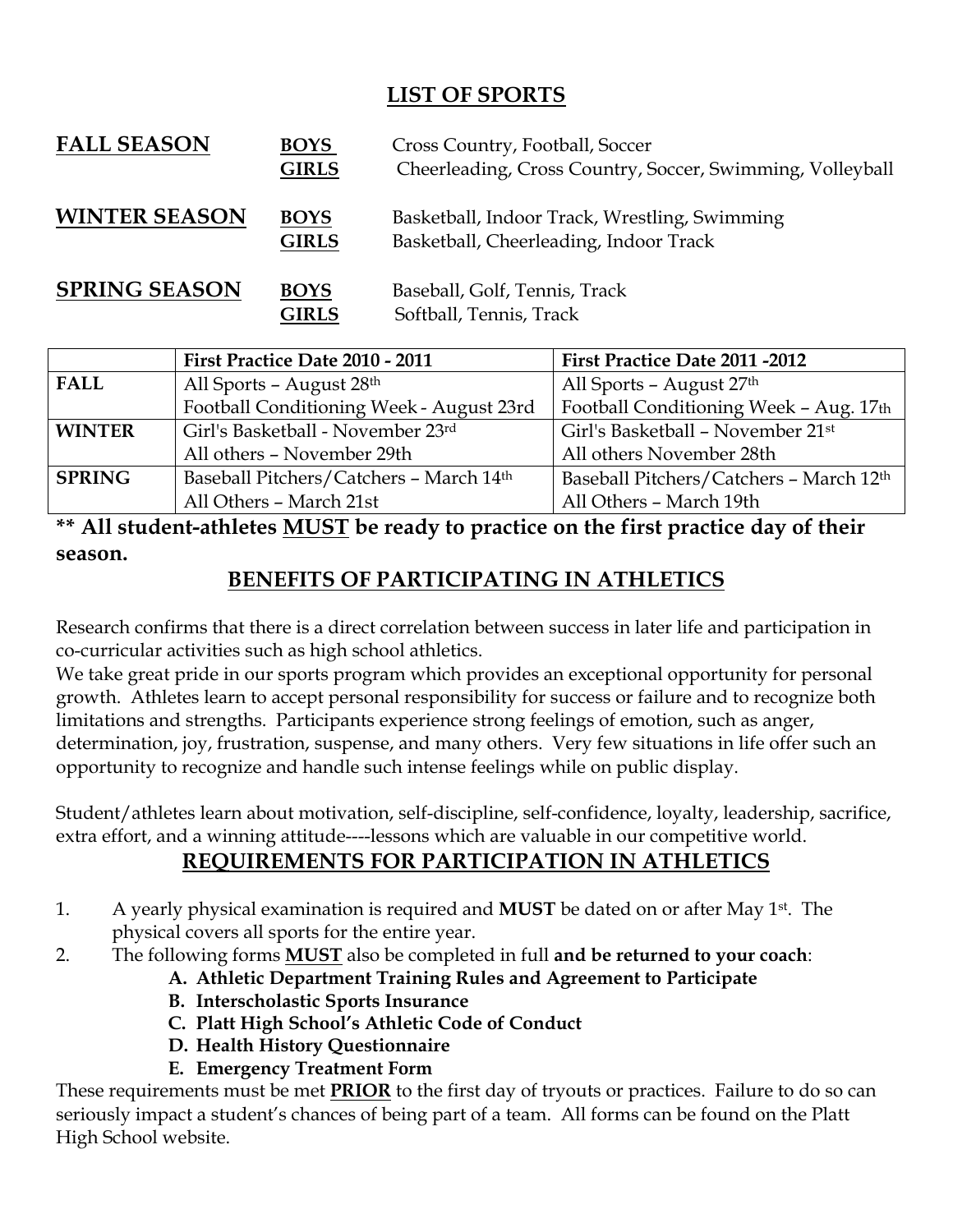#### **Platt High School Athletic Awards System Boys and Girls**

#### **ATHLETES**

#### **Award Certificate**

Awarded to all participants on any athletic team upon completion of the sports season.

#### **Letter (8" Chenille)**

Awarded to varsity participants completing the designated standards for any sport with the coach's recommendation.

#### **Sports Emblem (Metal)**

Appropriate metal sports insignia awarded to letter winners in any sport. Only one (1) sports insignia will be awarded in the same sport.

#### **Service Bar (Metal)**

Awarded to letter winners for repeated completion of standards in the same sport.

## **SPORTS MANAGERS**

#### **Award Certificate**

Awarded to all managers of any athletic team upon completion of the sports season.

#### **Letter** (8" Chenille) and **Manager Emblem** (Metal)

Awarded to managers of any athletic team upon completion of three (3) sports season with coach's recommendation. Awarded one (1) time only.

#### **Service Bar**

Awarded to manager letter winners for repeated service in any sports season.

#### **RECORD-JOURNAL SCHOLAR ATHLETE AWARD**

The Record-Journal Scholar Athlete Award is given to one athlete from each of our varsity programs. The criteria for selection includes the following:

- Outstanding athletic accomplishment
- Excellence in the classroom
- Strong character
- Leadership both on and off the field
- Valuable contribution to the community

The award winners are nominated by their coach and are honored at our awards ceremony following the sport season.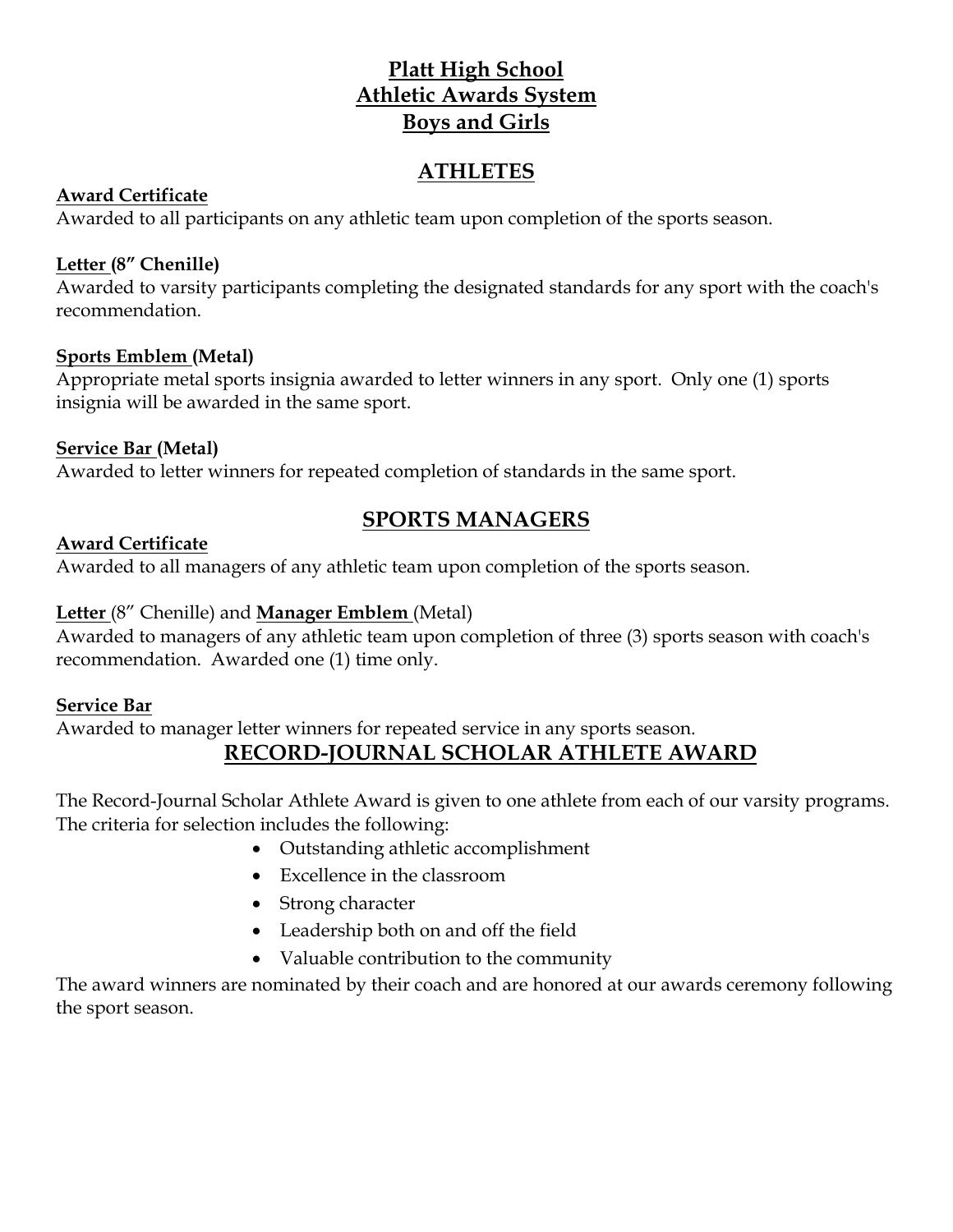## **ATHLETIC PROGRAM GOALS**

- 1. To foster academic and athletic achievement in student athletes by building selfdiscipline, positive work values and a commitment to personal excellence.
- 2. To develop in student athletes the desire to continually improve by diligently practicing their skills and consistently adhering to desirable work habits.
- 3. To accept and respect the coaches' authority and to accept that personal desires may need to be placed below the objectives for the team. Loyalty to the team and acceptance of the importance of placing the team above personal aspirations are essential.
- 4. To provide opportunities for student athletes to learn to respect others by developing emotional control and a cooperative spirit.
- 5. To generate school spirit by displaying good citizenship and a positive attitude.
- 6. To develop positive feelings about athletic activity in student athletes.
- 7. To stress the importance of proper conditioning and how it relates to personal fitness and health habits.
- 8. To abide by the Athletic Code of Conduct and thus be an example of a positive role model for others.
- 9. To instill in our student-athletes a feeling of ownership and a feeling of pride in our school building and our athletic facilities.

## **SPORTSMANSHIP STATEMENT**

All spectators at our athletic events are reminded that they are guests at those contests and proper behavior is expected. Any spectator not abiding by the principles of good sportsmanship will be asked to leave the contest and may have the privilege of attending future contests revoked. Civility by all concerned promotes a positive atmosphere for athletic competition.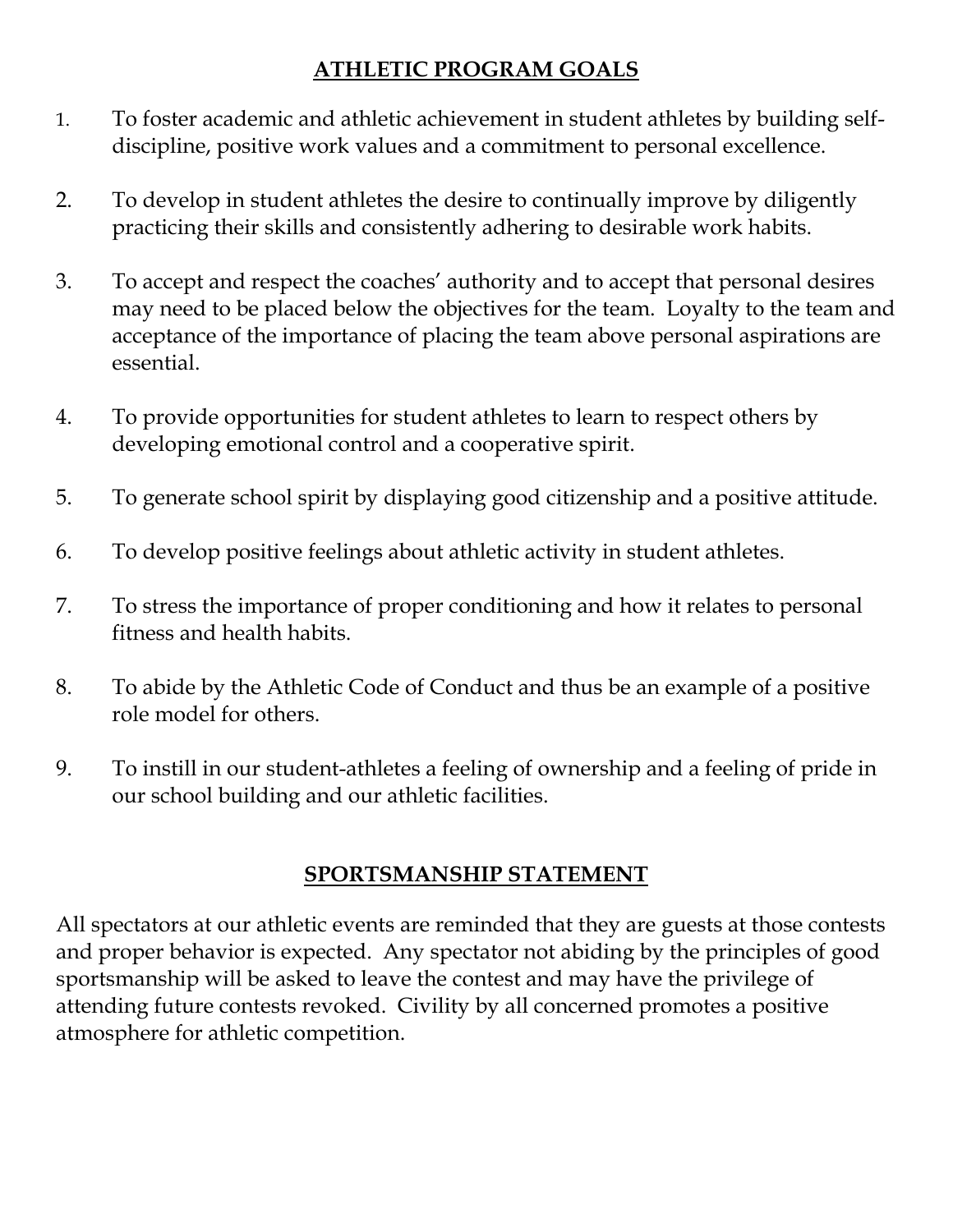## **PLATT HIGH SCHOOL ATHLETIC EVENTS - SPECTATORS REGULATIONS**

To enable all athletes and spectators of Platt High School to enjoy to the fullest the positive benefits of athletic contests, the following regulations apply to spectators:

- 1. Cheer to support the team. Cheers are in good taste (no insulting or obscene expressions)
- 2. Show respect to participants, including coaches, officials and opponents.
- 3. Support cheerleaders, drill team, color guard and pep band in a positive manner.
- 4. If showing support by dressing up in costumes or using make-up, be sure all is done in good taste.
- 5. Sit as a cheering section if possible, staying away from playing areas and players benches.
- 6. Show vocal support without noisemakers.
- 7. Enjoy the contest without risking harm through horseplay, throwing objects and the like.
- 8. Respect opposing fans; not engaging in intimidating behavior.
- 9. Follow normal school rules regarding alcohol, drugs, smoking, etc.
- 10. Be aware and follow CIAC tournament rules.
- 11. Be positive spectators, creating a good image a step above the rest.

## **STUDENTS' RIGHTS**

Each student athlete participating in Platt High Schools Athletic Program has the right to participate in a program that is free of harassment in any form, including sexual harassment. Any concerns related to actions by coaches or others that are questionable in nature must be reported to the athletic coordinator or the school principal.

## **HAZING**

Hazing is any reckless or intentional act that humiliates, degrades, abuses, or endangers a person's physical or mental health for the purpose of initiation in or affiliation with an organization, regardless of that person's willingness to participate. Hazing by an individual or team is not permitted in any form and will not be tolerated. A student aware of any form of hazing directed at himself/herself or another student must report it to an administrator, teacher or coach.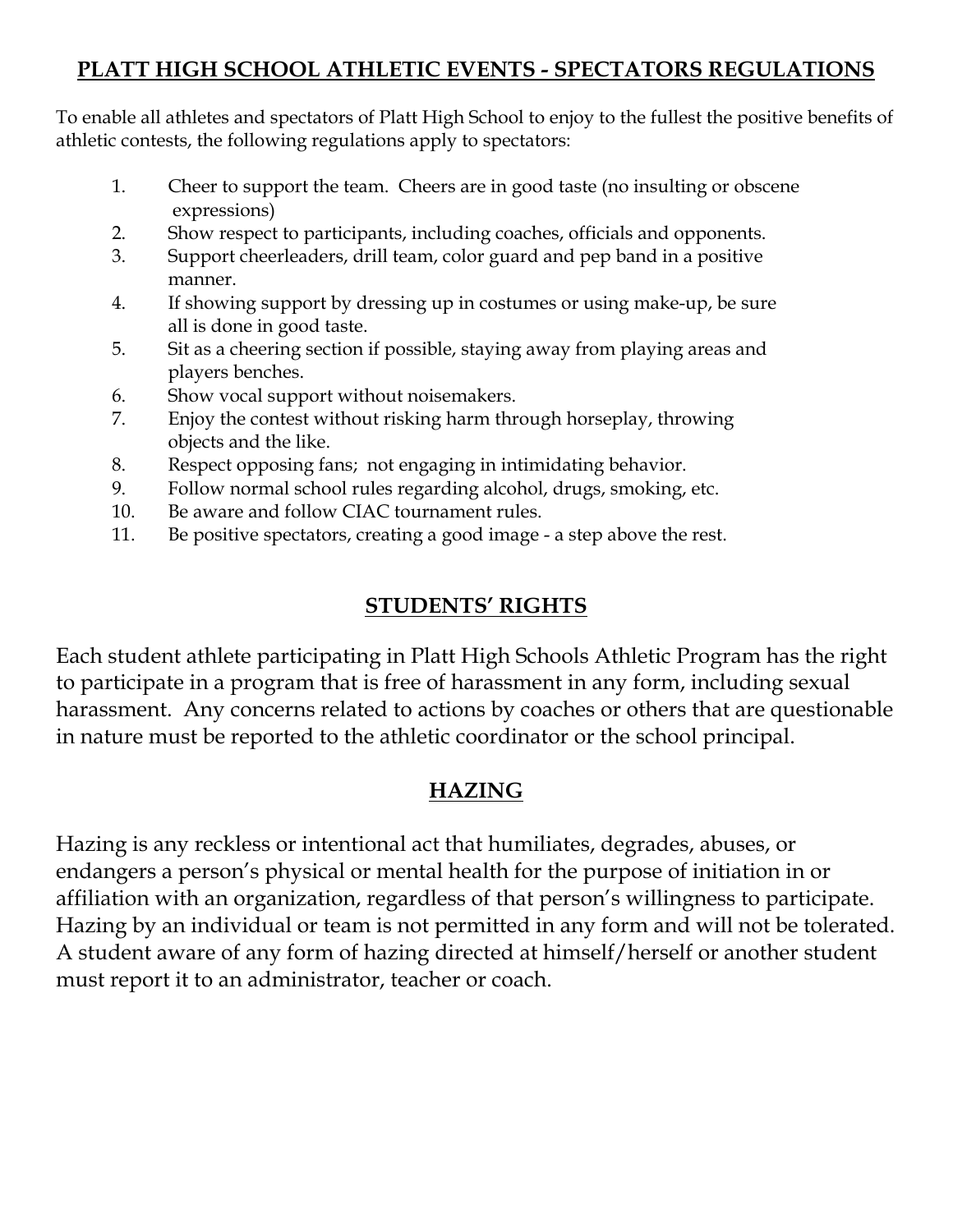## **GENERAL PROCEDURES**

#### **Athletic Equipment and Uniforms:**

- 1. In most sports, practice and/or game equipment and uniforms will be issued to the studentathlete. He/she must use care so the equipment and other items are not lost, stolen or returned in a condition other than that in which they were issued.
- 2. All equipment must be returned at the end of the season or upon leaving the team. Students may **not** try out or participate in subsequent sport seasons until all uniforms and/or equipment is returned. If equipment is not returned a payment is needed to replace missing uniforms, equipment, etc. The cost of each item which is not returned will be based on the single unit replacement cost of that item.
- 3. School owned equipment is to be worn only at scheduled practices or contests. However, on game day jerseys may be worn to school if allowed by a coach. Game shorts are not to be worn to school. Uniforms should not be worn in physical education classes.
- 4. Athletes found wearing school-owned equipment in public, other than above, will be subject to disciplinary action.
- 5. All equipment and/or supplies will be issued by a coach. At no time may a student be in an equipment storage area.
- 6. Do not put cleats/spikes on in the building. Remove muddy and/or wet shoes before entering the school.

## **Locker Room:**

- 1. Leave valuable items at home.
- 2. Keep your locker locked at all times except while actually at your locker even while you are in the shower.
- 3. The school **will not** be responsible or liable for personal property.
- 4. Many athletes' careers have been shortened by an injury from "horse-play" in the locker room. All athletes must refrain from this type of behavior.
- 5. Locker rooms will be cleaned and all articles removed three days after a student-athlete's season ends.

## **Gymnasium/Weight Room Procedures:**

- 1. No one is permitted in the gymnasium or weight room unless it is during a designated practice period.
- 2. At no time is it permissible for individuals or groups to work out in the gymnasium or weight room without authorized supervision present.
- 3. At no time will individuals or groups be working out while other teams are having an official practice or contest, unless they are under the direct supervision of a coach.
- 4. Teams "in season" have priority on gymnasium use.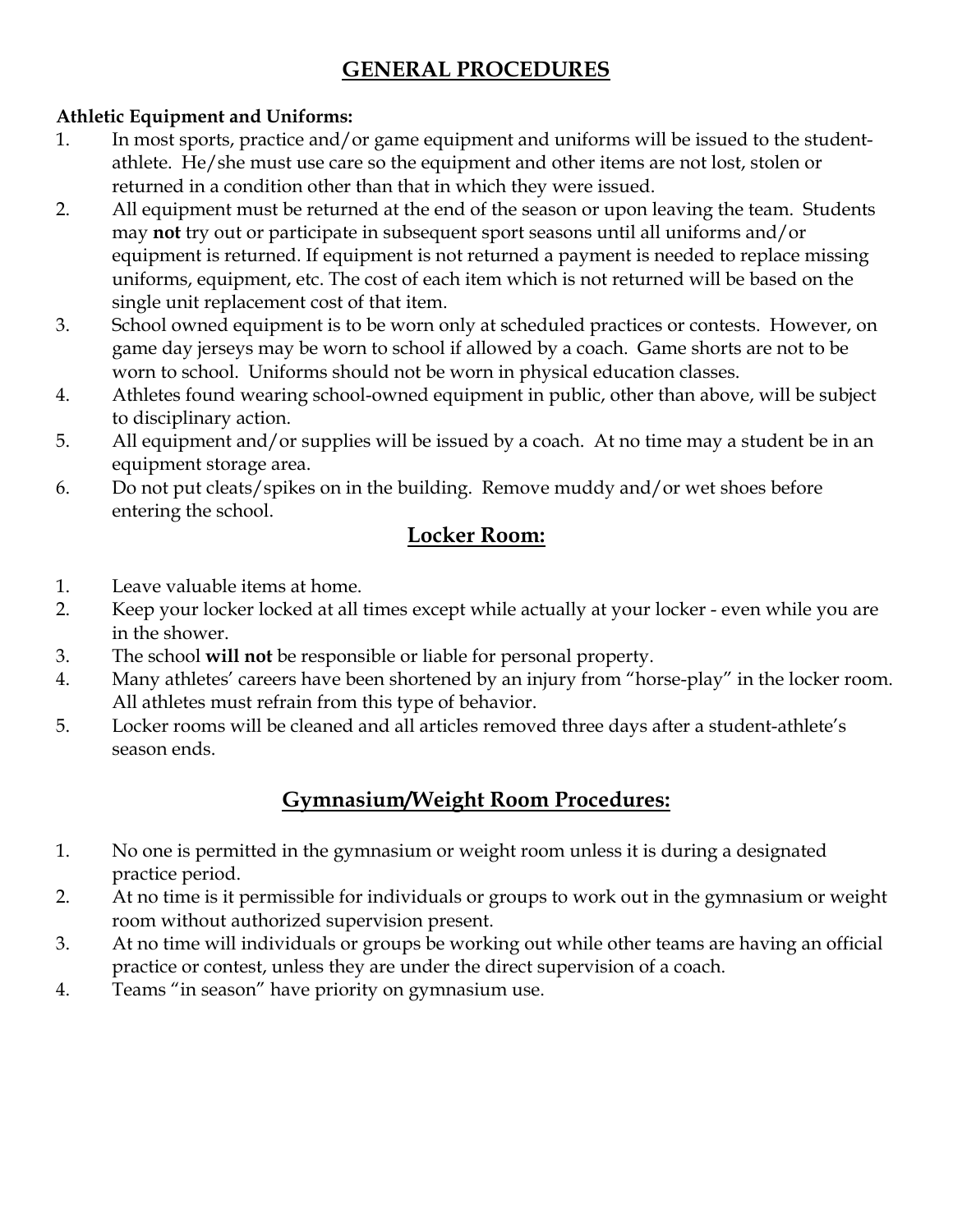## **Training Room Procedures and Rules:**

(weekly times will be posted on the door of training room)

- 1. No cleats/spikes or bare feet permitted in the training room.
- 2. No balls, bats, etc. are permitted in the training room.
- 3. No horseplay or foul language permitted.
- 4. No food or beverages are permitted in the training room.
- 5. No supplies or materials are to be taken or used without the approval of the trainer.
- 6. Athletes in season have priority from the trainer.
- 7. All reusable materials (braces, ace wraps, etc.) must be signed out and returned in a clean, and sanitary form after completion of injury rehabilitation.

## **PROCEDURES FOR TREATING INJURED ATHLETES**

- 1. All injuries sustained while participating must be reported immediately to a member of the student-athlete's team's coaching staff or the team's athletic trainer.
- 2. Athletes should not try to treat their injuries without consulting their coach or trainer.
- 3. When playing at away sites, medical treatment may be administered by the home team athletic trainer or the team coach.
- 4. Coaches will exercise responsibility involving all incidents concerning their athletes. In the event a student must be transported for emergency treatment, a family member, assistant coach, or an adult will ordinarily accompany the injured athlete.
- 5. If an injury requires a physician's attention, the injured student-athlete must present written authorization from a physician before he/she may return to practices or games.
- 6. Athletic trainers at the high school have the authority to restrict a student-athlete's participation. Decisions are based on what is best for the student-athlete's present and future health.

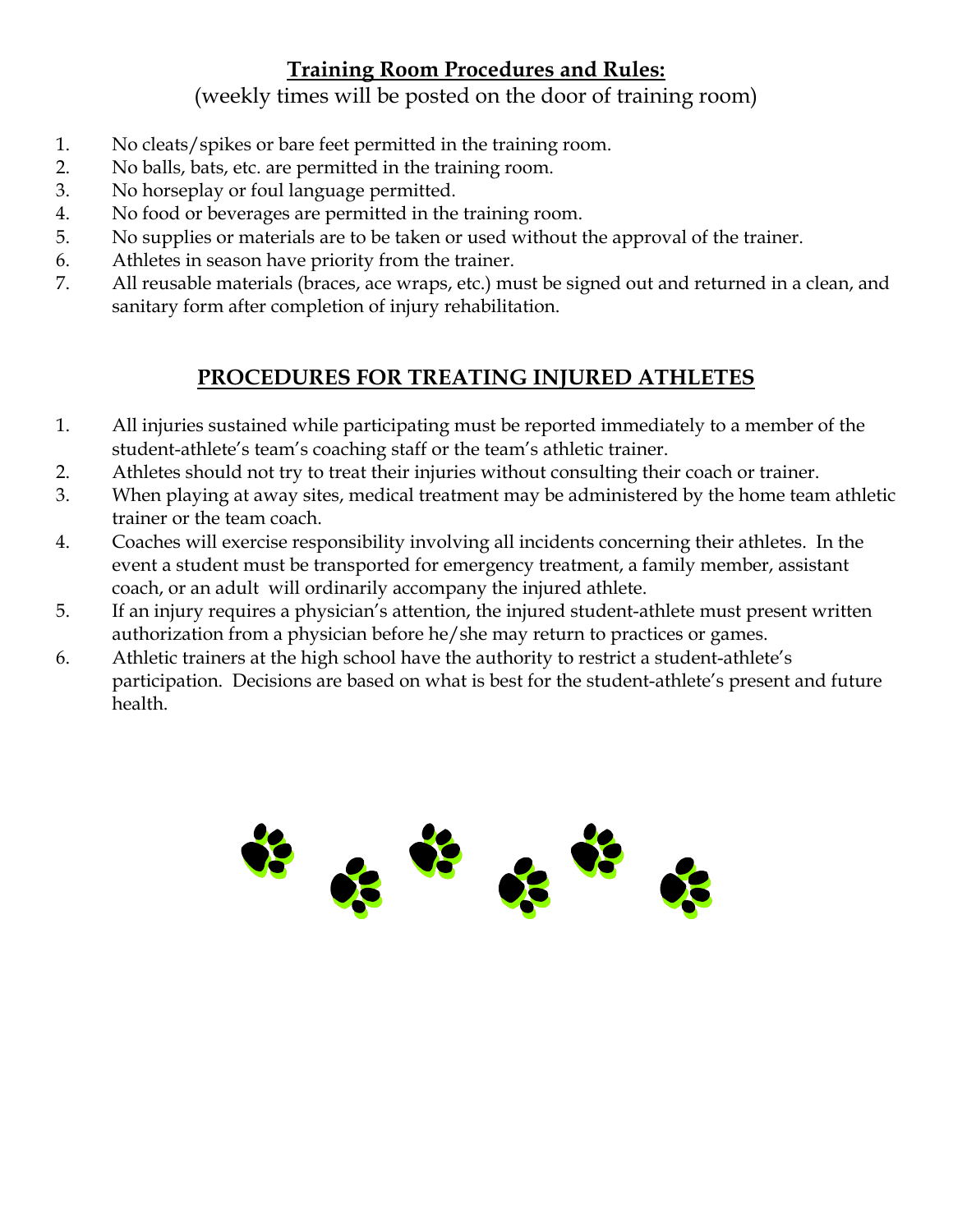## **MISCELLANEOUS ITEMS**

- 1. **Outside Jobs:** We discourage outside employment for student-athletes while participating on a school team. The limited number of hours available to a student-athlete after school and practice makes it difficult to be employed and still have time for studying.
- 2. **Vacation Periods:** Students are expected to attend all practice sessions, including those scheduled during vacation periods. Parents are advised to check with the appropriate coach as to his/her policy on missing vacation practices. It is advisable to do this early in the school year so no misunderstanding arises relative to vacation periods.
- 3. **Travel to Away Contests:** All student athletes must travel with the team to away contests. They must also return from the contest with the team. Student-athletes may, however, return from a contest with a parent or guardian if the parent or guardian personally presents a note requesting the same to the student-athlete's Principal. Travel excusals must only be requested for very important reasons. The parent or guardian can only transport their child.
- 4. **Appearance**: An athlete is expected to be clean in appearance and neatly dressed at all times. Hair shall be cut to a length suitable for athletic participation and good grooming. Each team's coach is responsible for providing direction relative to acceptable grooming standards. All team members are required to wear the uniform prescribed by his/her coach. All forms of jewelry are prohibited during practices and competitions.
- 5. **Changing Sports:** Once a student-athlete participates in a contest they are **NOT** allowed to transfer to another sport.
- 6. **Captain's Practice:** The CIAC and CCC does not is any way sanction, encourage, or condone "Captain's Practice" in any sport. Captain's Practice depending on the member's school involvement, may be a clear violation of eligibility of rule II.D. (season limitations) or certainly a violation of the spirit of rule II.D.

There is also serious practical consideration. Legal counsel advises that if it can be demonstrated that a school is allowing "Captain's Practice," the liability for an injured athlete may be quite serious. The threat of a negligence suit would lie heavy.

- 7. There is an admission charge for most home events. (this helps defray the cost of officiating, contest support personnel and security)
- 8. Signs and noisemakers are **not** permitted at athletic contests.
- 9. All playing implements including balls, bats, racquets, etc. are prohibited in the cafeteria, hallways and all other areas of the school with the exception of the gymnasium (during organized practices only.) Throwing balls in the parking areas or around automobiles is also prohibited. Students will be subject to disciplinary action for violation of this policy.
- 10. Student-athletes on a team may not play or practice with an outside team in the same sport during the season of that sport.
- 11. Student-athletes may not park in the rear faculty parking lot during school hours.
- 12. Student-athletes are to leave school grounds at 2:00pm unless they are being supervised by a teacher or coach.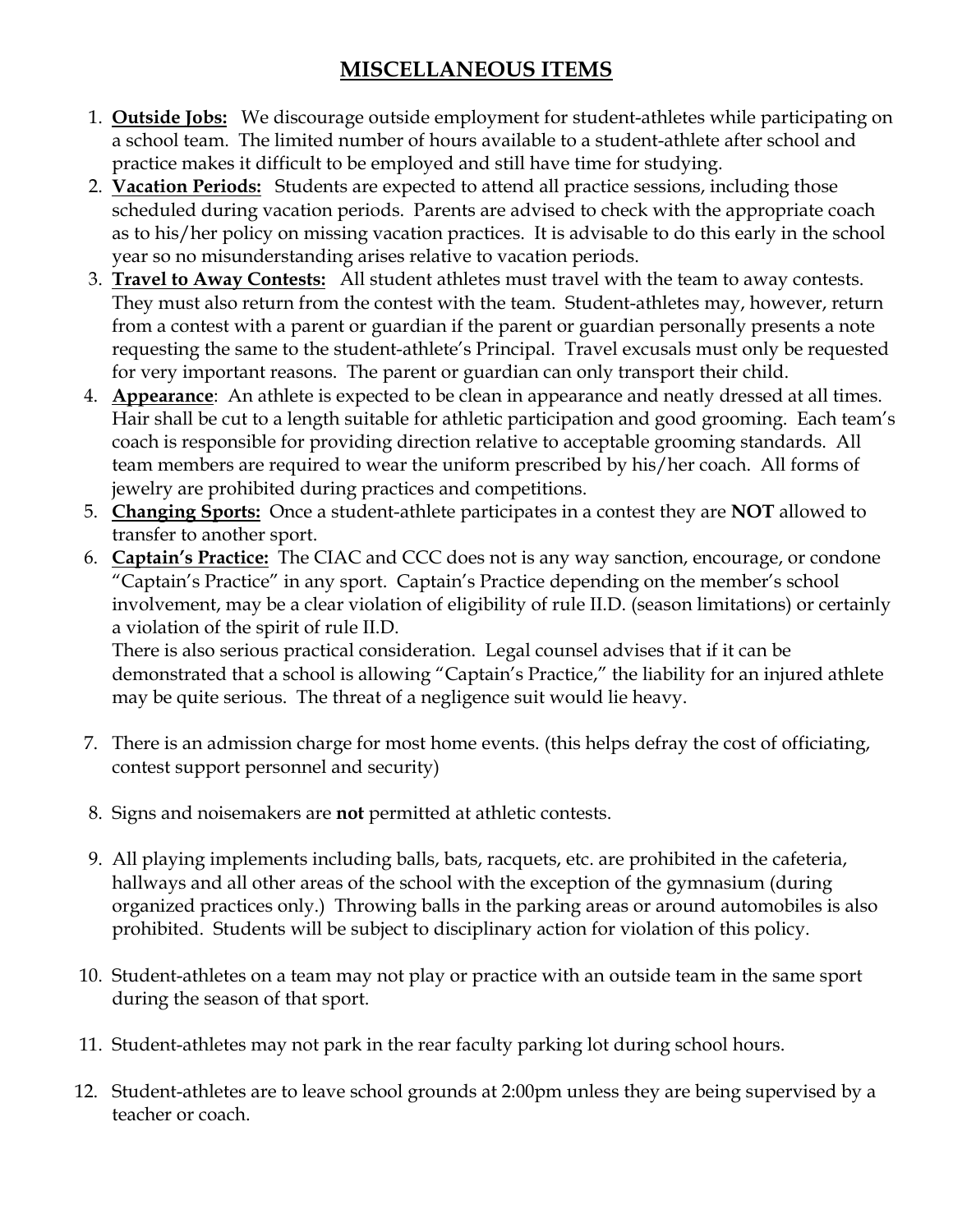## **OUT OF SEASON PRACTICES**

It is violation of CIAC regulations for a coach to work with student-athletes outside their sport season. There are some exceptions to this rule. For example, a coach may coach his/her son or daughter. A coach may coach if he/she is a genuine employee of a recreational institution. A coach may coach a non-school team provided there are no more than a designated number of his/her student-athletes on the team. That number varies by sport and is established by the CIAC. Coaching in a non-team setting is prohibited. There are additional exceptions to the out of season prohibition on coaching. For more information on this regulation, please contact the athletic coordinator. Out of season conditioning programs are permitted, and the coach of a sport may conduct them.

## **DISQUALIFICATION FROM PLAY**

When an athlete is ejected from a contest for unsportsmanlike behavior or fighting, including taunting, the athlete is ineligible to participate in the next contest at the same level of play (even if the next contest does not occur until league or CIAC tournament play or next year.) If one or more different level contests are scheduled prior to the next contest at the same level of play, the athlete shall be ineligible to participate in the next (but no more than one) contest at all other levels of play.

Disqualifications from athletic contests are examples of poor sportsmanship and are inexcusable. We do not expect student-athletes or coaches to be disqualified from any contest.

# **IF YOU LIKE GOOD SPORTS, BE ONE!**

#### **HIGH SCHOOL PHYSICAL EDUCATION POLICY**

No one is excused from physical education classes as a result of being on a team.

## **CONFLICT WITH CO-CURRICULAR ACTIVITIES**

Many student-athletes **choose** to participate in extra curricular activities during his/her sport seasons. Although this is not prohibited, coaches do reserve the right to expect members of the team to be present at all practices and contests!



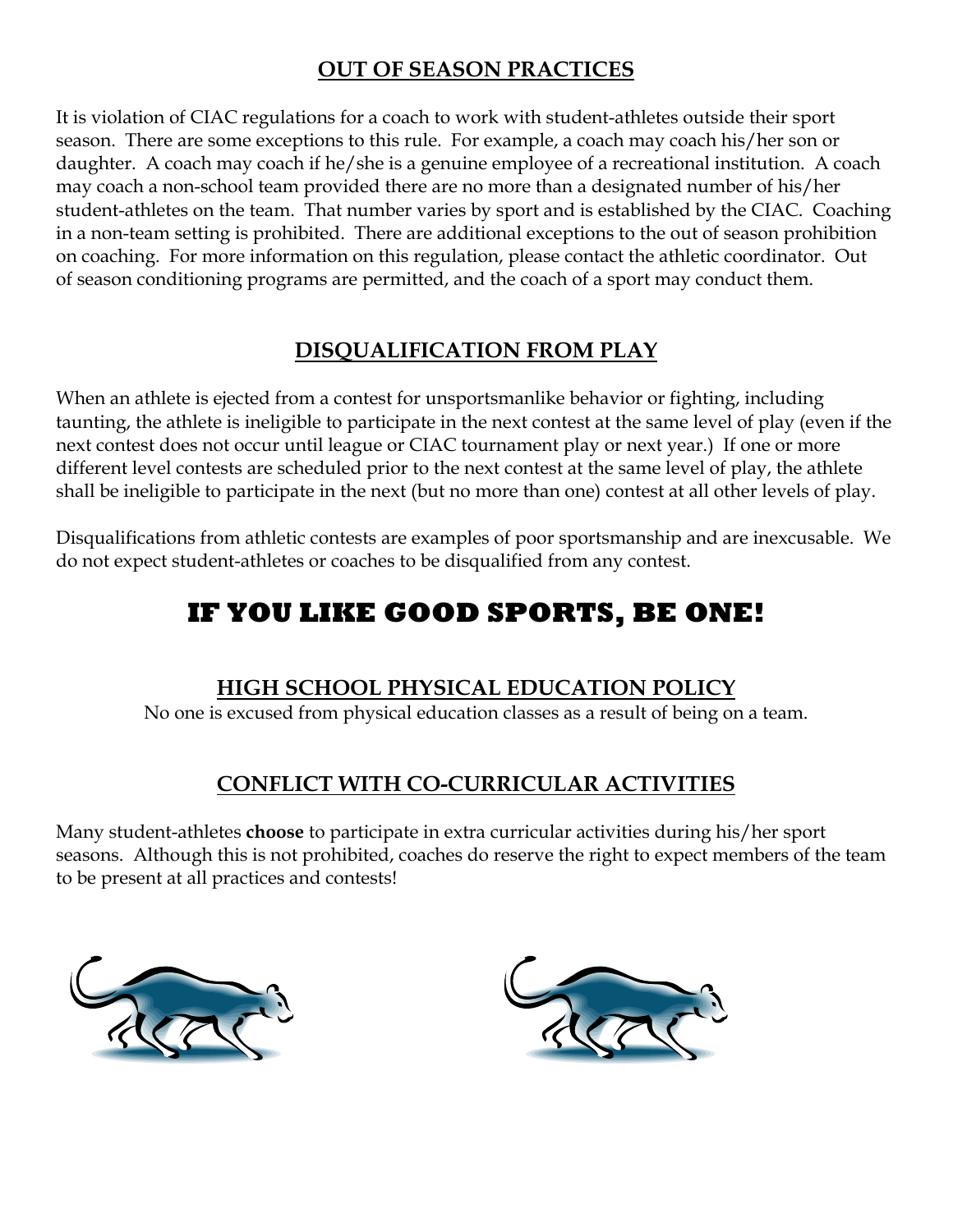#### **CIAC ACADEMIC AND ELIGIBILITY REQUIREMENTS**

#### **ATTENTION ATHLETES**

In accordance with the CIAC you are **NOT ELIGIBLE** if:

1. You are not taking at least four (4) units of work or its equivalent; (Rule I.B.)

2. You have not passed at least four (4) units at the end of the last regular marking period as of the official day that grades are issued, with the exception of fall eligibility. \* (Rule I. A.)

3. You are nineteen (19) years of age before July 1; Student-athletes will be allowed to compete up through their 19th birthday, however, if their 20th birthday falls during a season, the student-athlete will not be allowed to start or compete during that season and all eligibility will cease. (Rule II.B.)

4. You have changed schools without a change of legal residence; (Rule II.C.)

5. You have been in attendance for more than eight (8) semesters (A student has eight (8) consecutive semesters or four (4) consecutive years of eligibility from the date of entry into the ninth grade to be eligible for interscholastic competition); (Rule II. B.)

6. You play or practice with an outside team in the same sport while a member of the school team after the first scheduled game in any season; (Rule II.E.) The exception to Rule II.E. shall be:

1) Participation in parent/child tournaments and caddy tournaments. 2) Swimming, tennis, gymnastics – a pupil may practice but not compete with a non-CIAC team or as an individual during the season as long as such practices do not interfere with or replace member school practices.

7. You play under an assumed name on an outside team; (Rule II.F.)

8. You receive personal economic gain for participation in any CIAC sport. (Rule II.F.)

9. Your work habits or conduct both in and out of school are such as to make you unworthy to represent the ideals, principles, and standards of your school.

10. Local rules may be more restrictive than those of the CIAC. (See additional eligibility requirements under policies and procedures).

**\* For fall sports eligibility** – student must have received credit for four (4) units or its equivalent towards graduation at the close of the school year preceding the contest.

**NOTE:** Marking period grades (not semester grades) are to be used in determining scholastic eligibility, except for fall eligibility.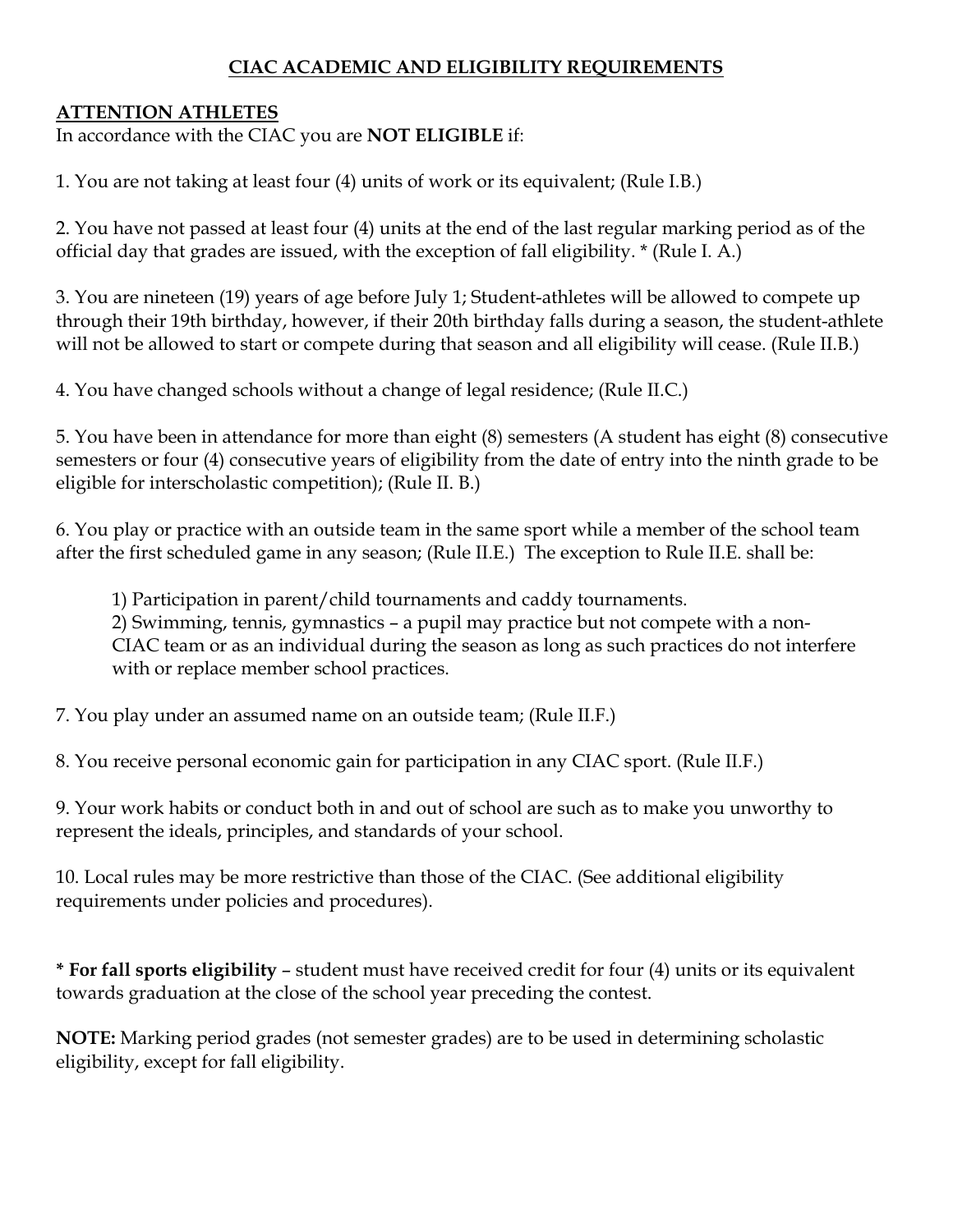#### **RULES OF ELIGIBILITY AND CONTROL - SCHOLARSHIP**

#### **INCOMPLETE GRADES ARE NOT CONSIDERED AS PASSING GRADES.**

The most recent marking period grades at the start of a season are to be used in determining scholastic eligibility to participate in interscholastic athletics during any given season. To be eligible for fall sports a pupil must have received credit toward graduation for four (4) units of work for which he/she has not previously received credit.....the final academic grade average determines fall eligibility. Semester courses or mini courses completed earlier in the school year may be counted toward the four units used in determining eligibility for the fall season. (Year-end failures may be made up through successful completion of approved summer work in courses failed.)

#### **IMPORTANT INFORMATION ABOUT NCAA ELIGIBILITY**

The NCAA Division I initial-eligibility rules are changing. Please be aware that your freshmen  $(9<sup>th</sup>$  grade class) this academic year, 2009-2010, must present 16 core courses to the NCAA Eligibility Clearinghouse upon graduation in order to qualify for aid, practice, and competition in their first year of collegiate enrollment (2010- 11).

The new rule INCREASES the number of core courses from 14 to 16. The additional core courses must come from the following areas: English, mathematics, natural/physical sciences, social science, foreign language, non-doctrinal religion/philosophy, or computer science. The breakdown of core courses requirements is listed below. The new rule and present rule are outlined below.

After graduation from high school in the spring of 2010, the final certification report, which is based on the academic record from grade nine through 12, will be evaluated under the new rule. It is not possible to mix and match rules.

| PRESENT RULE                                             | <b>NEW RULE</b>                             |  |
|----------------------------------------------------------|---------------------------------------------|--|
| 14 Core Courses                                          | 16 Core Courses                             |  |
| 4 years of English                                       | 4 years of English                          |  |
| 2 years of Mathematics (Algebra1 or<br>$\bullet$         | 3 years of Mathematics (Algebra1 or         |  |
| higher)                                                  | higher)                                     |  |
| 2 years of natural/physical science<br>$\bullet$         | • 2 years of natural/physical science       |  |
| (1 Year of lab is offered by high school)                | (1 Year of lab is offered by high school)   |  |
| 1 year of additional English, mathematics<br>$\bullet$   | 1 year of additional English, mathematics   |  |
| or natural/physical science                              | or natural/physical science                 |  |
| 2 years of social science<br>$\bullet$                   | 2 years of social science<br>$\bullet$      |  |
| 3 years of additional courses (from any are<br>$\bullet$ | 4 years of additional courses (from any are |  |
| above foreign language, non-doctrinal                    | above foreign language, non-doctrinal       |  |
| religion/philosophy, computer science*)                  | religion/philosophy, computer science*)     |  |

**\*Please note:** Computer science is being eliminated as an acceptable core‐course area for students first entering any college or university on or after August 1, 2005. Students entering college on or after August 1, 2005, may **NOT** use any computer science courses in meeting the core‐course requirements.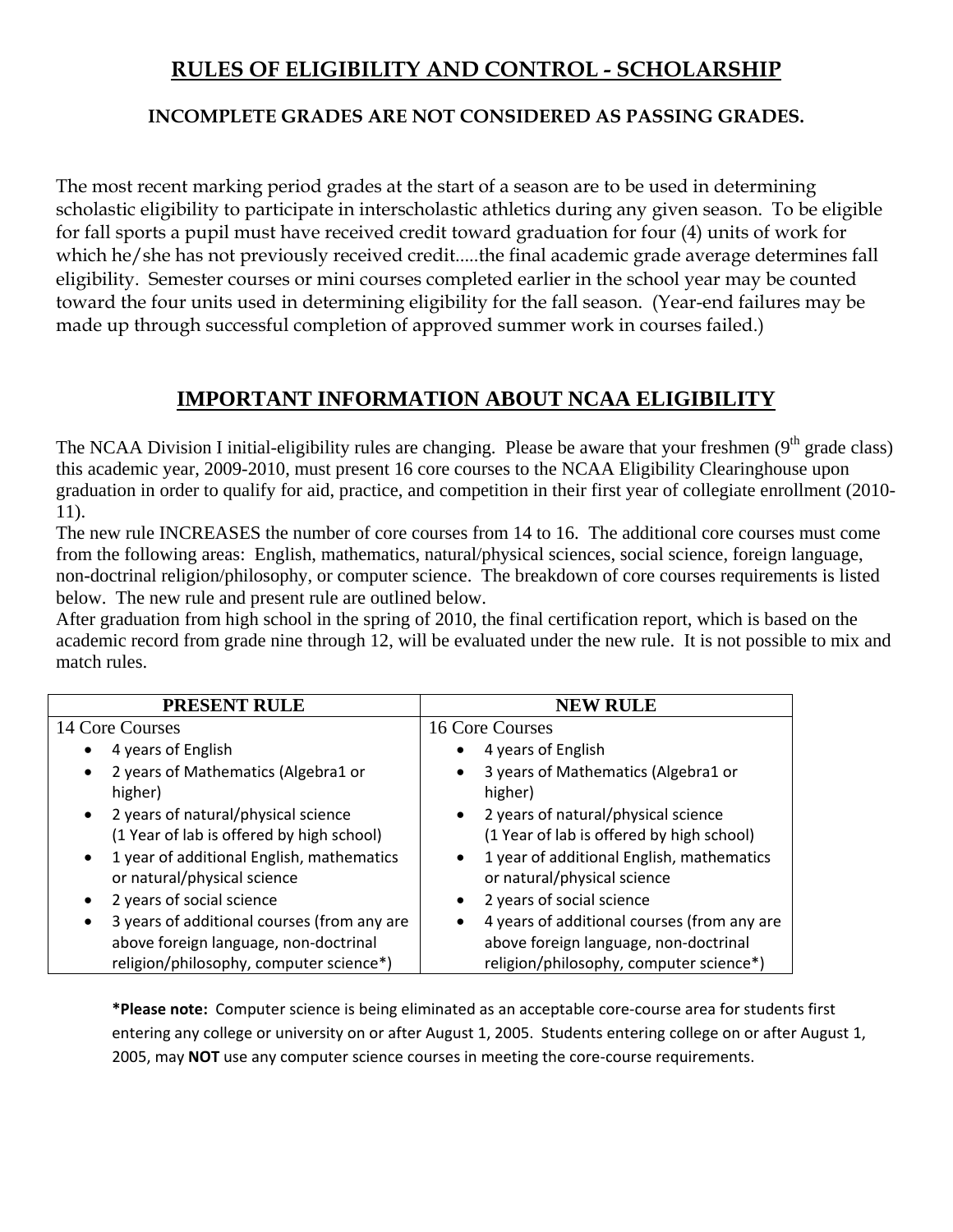## **Parent/Athlete/Coach - Communication Guide**

## **Our Philosophy**

Athletic achievement requires sincere commitment from all athletes, parents, coaches, and administrators. For all of us to be successful, effective communication must occur.

The school athletic department and administration believe strongly in being accessible to parents and supportive of the coaching staff.

We are continually attempting to improve communication with the students and parents. For our programs to be truly successful, it is necessary that everyone understand the focus and direction of the program.

#### **Parent/Guardian's Expectations**

#### **A. It is reasonable to expect your child's coach to inform you:**

- When and where practices and contests are held.
- About his/her coaching philosophy.
- About the expectations he/she has for your son or daughter.
- What is required to be part of the team, i.e., special equipment, voluntary off-season conditioning, lettering requirements, etc
- If your child is injured during participation in a practice or contest.
- Whenever any disciplinary action results in your son/daughter being denied participation in a practice or contest.

#### **B. Typical concerns of parents that are appropriate to discuss with a coach are:**

- 1. Any unhealthy mental or physical strain you detect in your child at home (especially when if affects his/her academic performance).
- 2. How can you contribute to your child's skill improvement and development?
- 3. Any dramatic changes you detect in your child's behavior.

#### **Our Expectations**

#### **A. It is inappropriate to discuss with a coach:**

- 1. Playing time
- 2. Team strategy or play calling
- 3. Other student-athletes

#### **B. Coaches often need parents and/or student-athletes to tell them:**

- 1. Any specific health concerns about your son/daughter expressed directly and informally to the head coach at a mutually convenient time.
- 2. Notification of any schedule conflicts well in advance.
- 3. Your commitment to the program, and how you plan to make a contribution to the program's success. For example, one way to be sure your child is at practice each day on time and to supervise that your child gets enough rest and nutrition at home.
- 4. Strategies that have worked for you in dealing with your son/daughter being successful in the past.

#### **C. If you have a concern to discuss with a coach, what procedure should you follow?**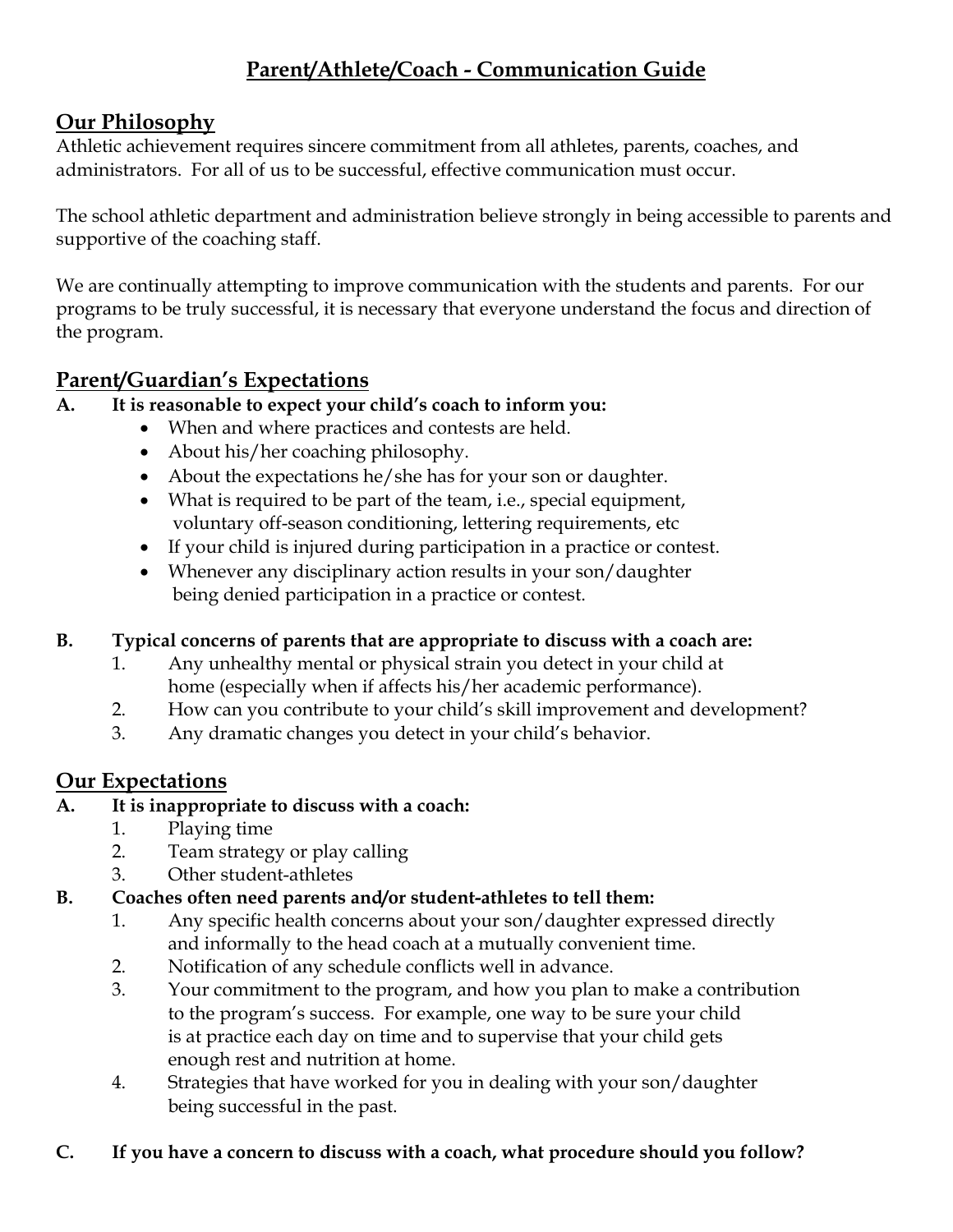- 1. Make an appointment with the coach. Never approach the coach after a game unless the coach requests this.
- 2. If the coach cannot be reached, call the Athletic Director to set up a meeting.
- 3. Please do not attempt to confront a coach before, during, or following a contest or practice. These can be busy and emotional times for both the parent and the coach and this period does not promote objective analysis of the situation.
- D. **What should you do if the meeting with the coach does not result in a resolution to the problem?** 
	- 1. Call and set up an appointment with the Athletic Director to discuss the situation.
	- 2. At this meeting the appropriate next step can be determined







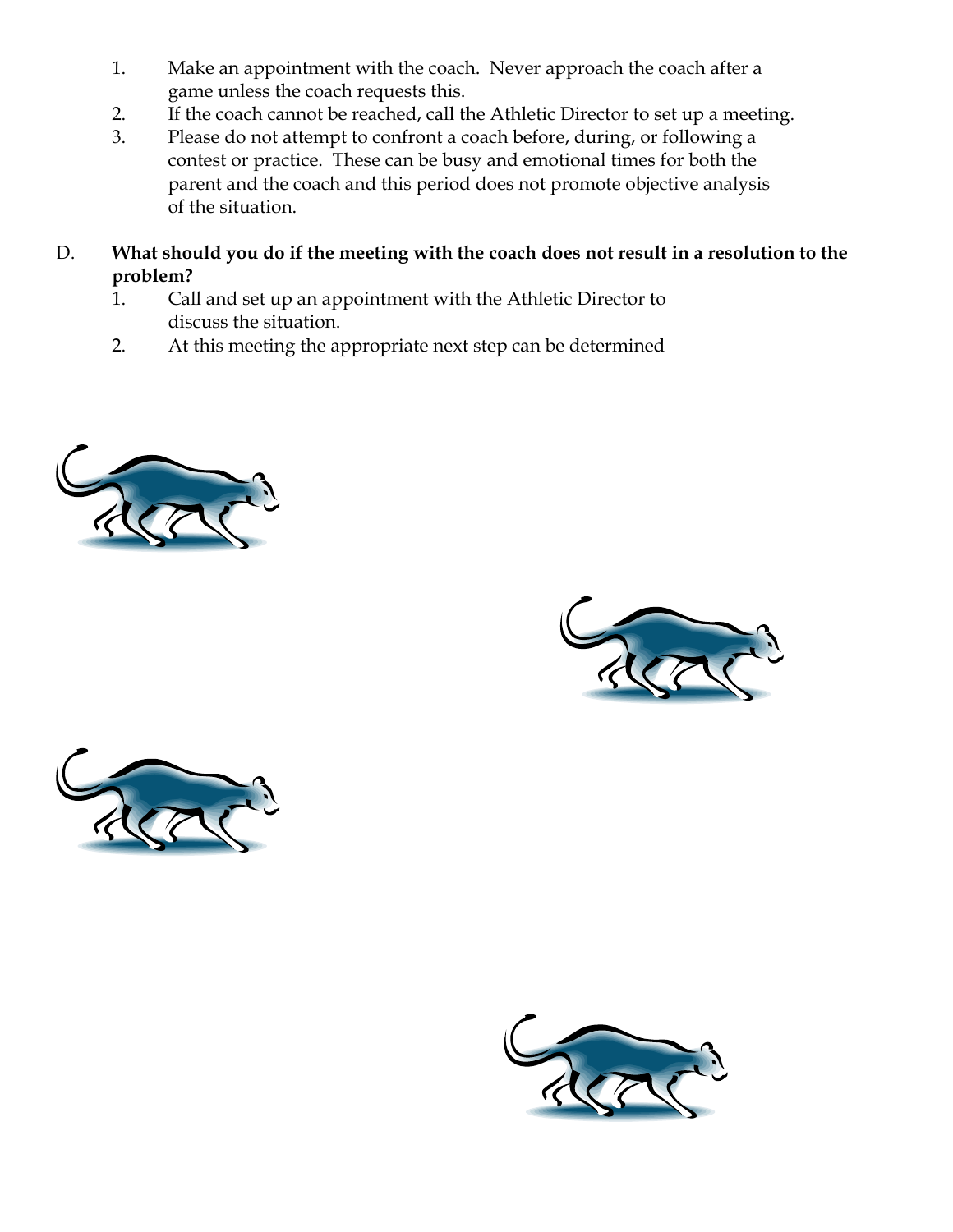## **SUBSTANCE USE, POSSESSION, OR DISTRIBUTION**

- The use of any tobacco product.
- The possession of any lighted smoking materials
- The possession or use of alcoholic beverages or illegal/unauthorized drugs, including marijuana and anabolic steroids on school premises or in connections with school functions. Possession includes having material in automobile, locker, or similar location.
- Being under the influence of alcohol or drugs at school, school functions, part of a group, or part of a group where there is obvious drug or alcohol related activity.
- Any improper connections with drugs or alcohol, including selling, supplying, trading and the like.

In addition to school disciplinary action, violations of any or all of the above may result in suspension or possible expulsion from the team depending on the circumstances involved and the coach's judgment. Your behavior is a direct reflection of your team. As a representative of your school and community, it is essential that you do the "right" thing. Behavior that reflects poorly on your team will not be tolerated. Training rules **must** be followed. **YOU** are accountable for your actions both on and off the field.

#### **TERMS:**

**Drugs**: Any alcohol, tobacco products, controlled drugs, illegal substances, substance facsimile, inhalants or any medication for which the student does not have a prescription from a licensed health care professional, or a substance or medication which is misused.

**Controlled Drug(s):** Are those drugs which contain any quantity of a substance which has been designed as subject to the federal Controlled Substance Act, or which has been designated as a depressant or stimulant drug pursuant to federal food and drug laws, or which has been designated by the commissioner of consumer protection pursuant to Section 21a-243 of the Connecticut General Statues as having a stimulant, depressant or hallucinogenic effect upon the higher functions of the central nervous system and as having a tendency to promote abuse and/or psychological or physiological dependence. Such controlled drugs are classified as amphetamine-type, barbituate-type and other stimulant and depressant drugs.

**Drug Paraphernalia:** Refers to equipment, products and materials of any kind which are used, intended for use or designated for use in planting, propagating, cultivating, growing, harvesting, manufacturing, compounding, converting, producing, processing, preparing, testing, analyzing, packaging, repackaging, storing, containing, concealing, injecting, ingesting, inhaling, or introducing into the human body controlled substances (e.g. bongs, pipes, roach clips, miniature cocaine spoons, crack vials, tobacco rolling papers) or any object or container used, intended for use, or designed for use in storing, concealing, or distributing controlled substances.

**Possession:** Any possession, which is unlawful under Connecticut State Law or Meriden Board of Education Policy.

**Distribution:** Giving possession of a drug to another person, whether or not for compensation.

**Use:** Ingesting, injecting, inhaling, or otherwise causing a drug to reach the bloodstream or digestive tract.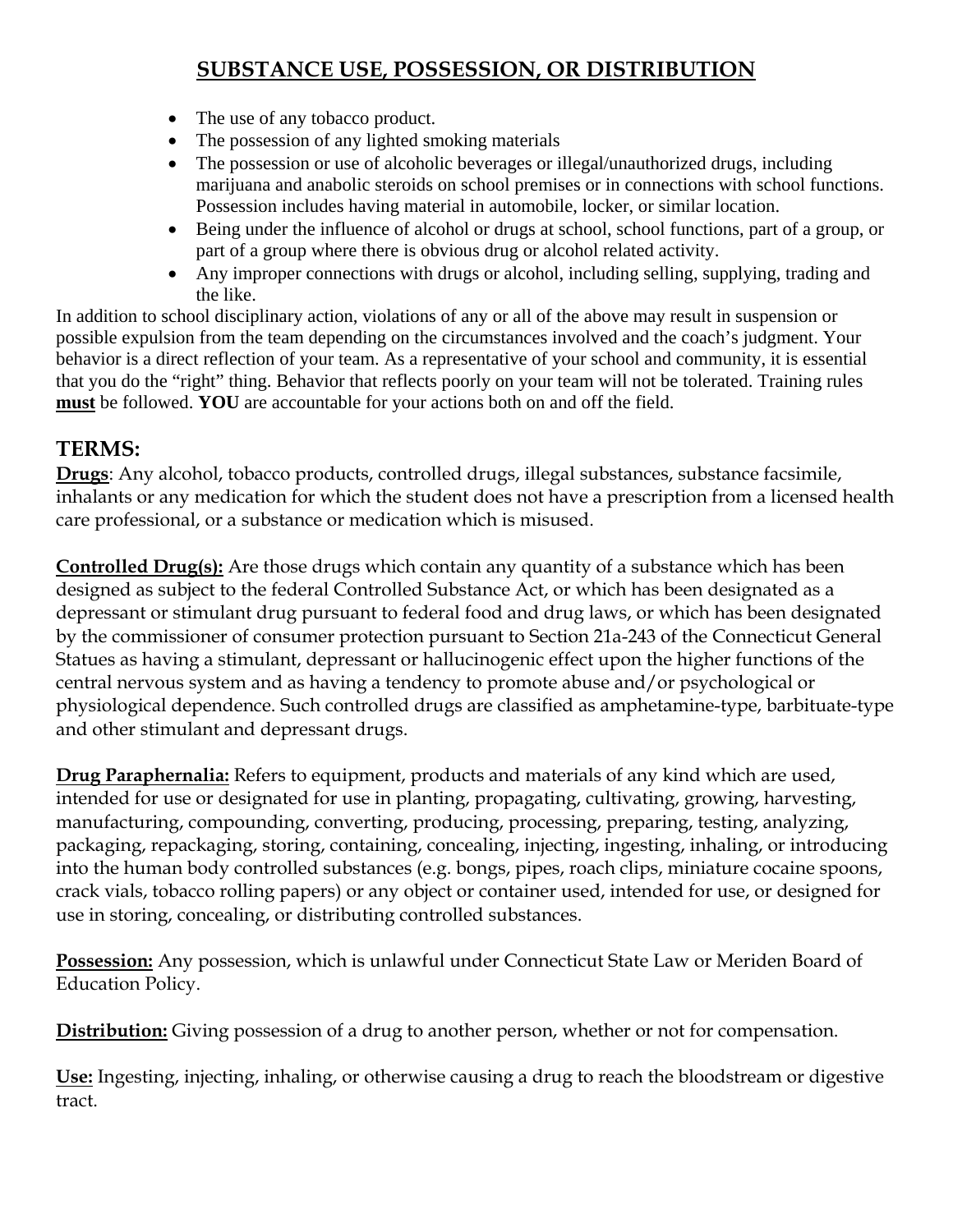## **CHEMICAL HEALTH POLICY**

The CIAC expects member schools to monitor their student athletes to assure that they are free of performance enhancing substances and to report any violations in a timely manner.

A student-athlete who has been determined to have used, in or out-of-season androgenic/anabolic steroids or other performance enhancing substances shall be declared ineligible for all CIACcontrolled activities for one hundred eighty (180) school days on each occurrence. The one hundred eighty (180) school day period of ineligibility commences on the day the CIAC Board of Control makes such determination.

Any student athlete who refuses to submit to testing as part of a member school's Board of Education-approved random drug testing policy shall be ineligible to participate in any CIACcontrolled activities.

Performance enhancing substances and practices subject to this policy include but are not limited to, the following:

a. Anabolic Agents, Diuretics, Peptide Hormones and Analogues.

b. Blood doping (the intravenous injection of whole blood, packed red blood cells, or blood substitutes).

c. Substances and practices identified as banned by the NCAA and the USOC.

The CIAC allows member schools to make exceptions for those student-athletes with a documented medical history demonstrating the need for regular use of substances that are banned in this policy. These identified substances shall be medically prescribed by the student-athlete's doctor for therapeutic purposes. The documentation should contain information as to the diagnosis, medical history and dosage prescribed.

## **CONFLICT RESOLUTION**

1. An athlete and coach should first attempt to resolve any issues.

2. If the conflict cannot be resolved between the athlete and coach, the athlete should

make an appointment to meet with the Director of Athletics.

3. If the problem is still unresolved, then the parent should contact the coach.

4. Only when the problem cannot be resolved with the coach should the parent contact the Director of Athletics.

5. These are the steps to be followed for conflict resolution:

a. Athlete – Captain

- b. Athlete Coach
- c. Athlete Director of Athletics
- d. Parent Coach
- e. Parent Director of Athletics
- f. Parent Principal

#### **Areas that will not be discussed include the following: Playing time, discussions about other student athletes, and game strategies.**